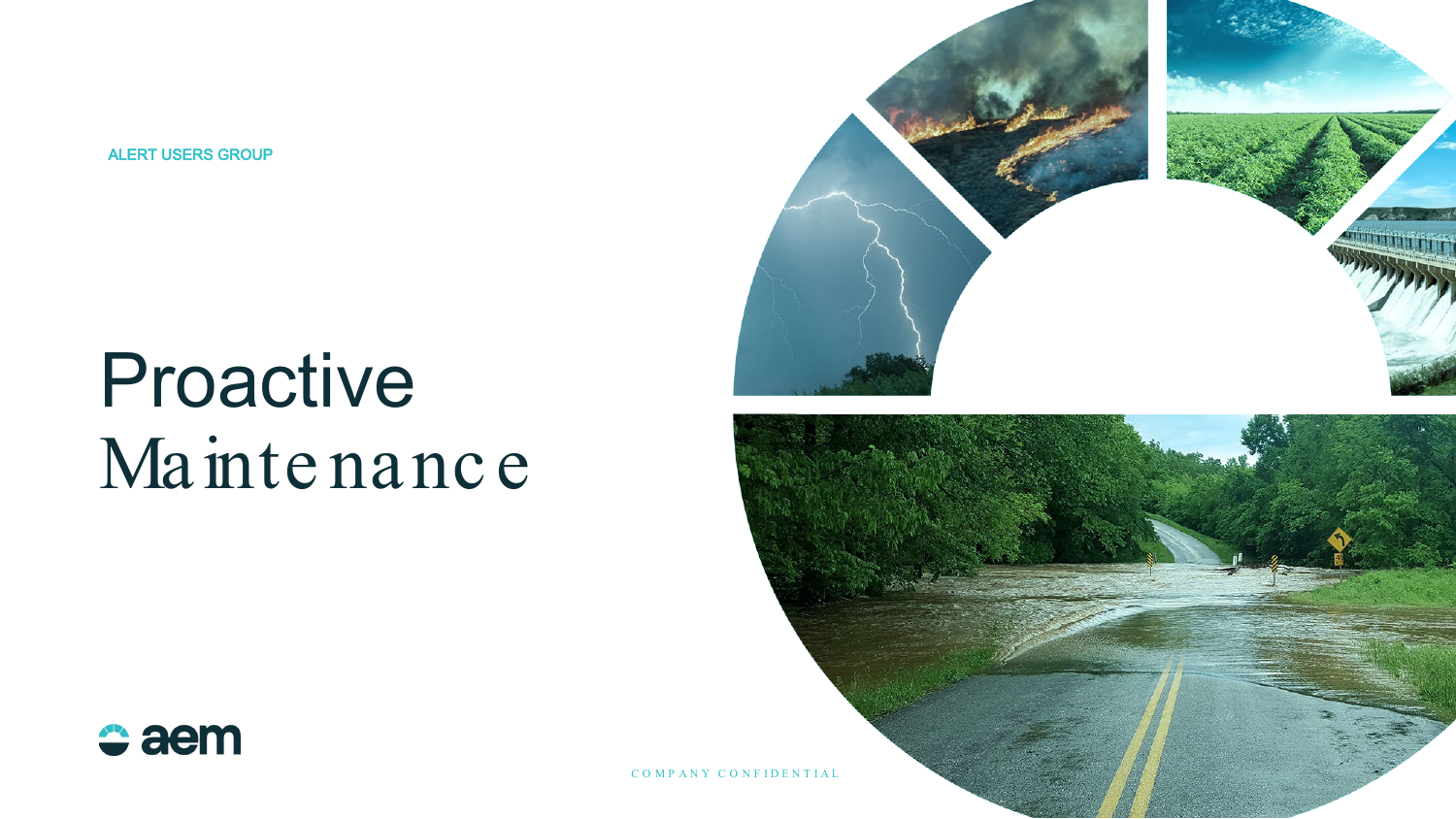### Pro active Maintenance

- **Daily Reports**  $\bullet$
- **Data Analysis**  $\bullet$
- **Depicting Trends**
- **Over Reporting**  $\bullet$
- **Low Batteries**
- Alarming
- **GPS Lock (ALERT2)**
- **Double Mass Plots**
- **Unknown Logs**
- Stage Changes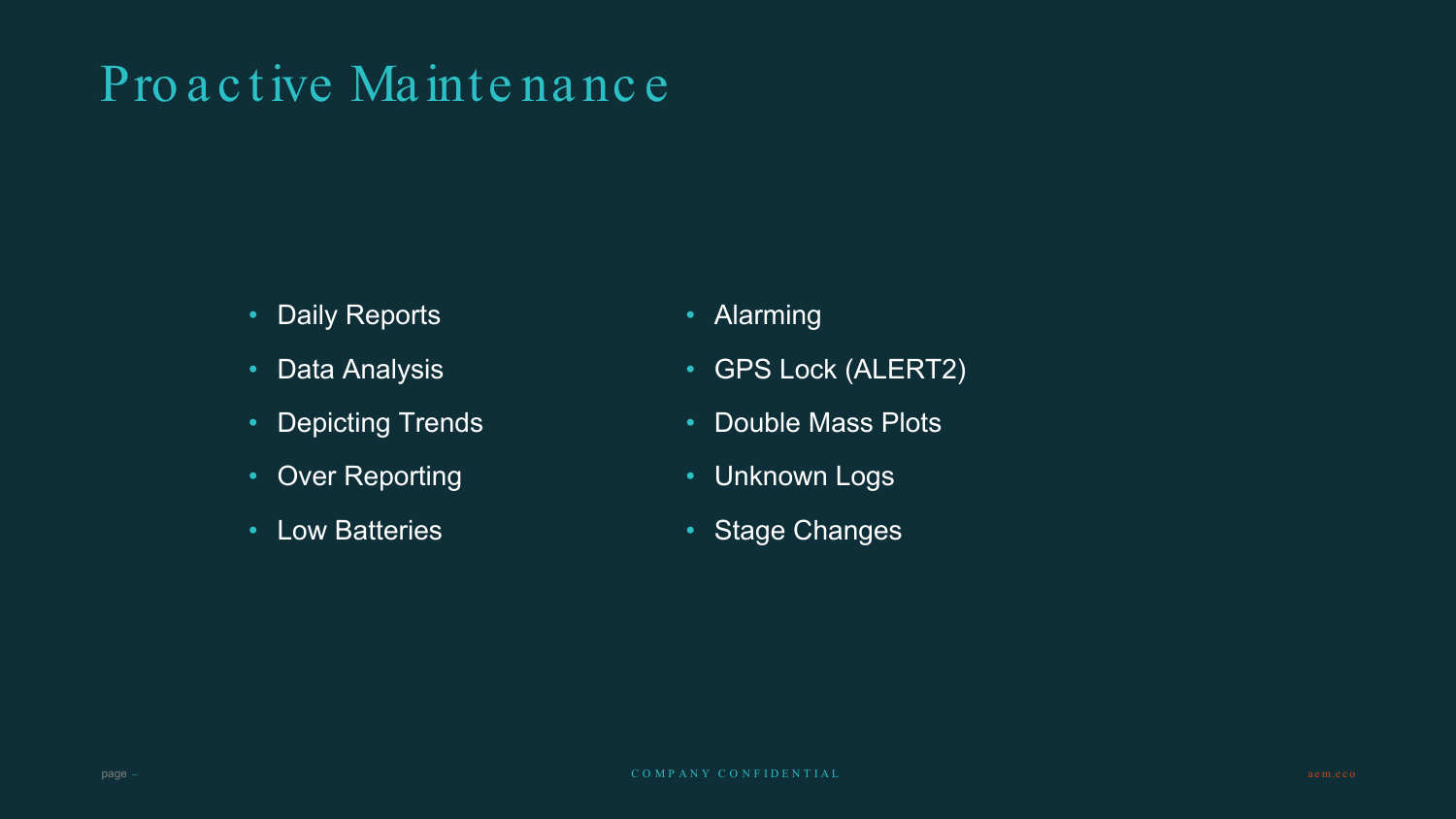### Data Validation

| <b>Validation Result</b>               | ٠ | Code<br>٠      | Reports | Percent |
|----------------------------------------|---|----------------|---------|---------|
| Good data, passed all validation tests |   | $\overline{A}$ | 21586   | 98.9    |
| Failing invalid conversion test        |   | IC             | 67      | 0.3     |
| Good data, received out of sequence    |   | AS.            | 40      | 0.2     |
| Maintenance mode                       |   | MM             | 33      | 0.2     |
| Failing negative delta validation      |   | <b>ND</b>      | 26      | 0.1     |
| Failing min value validation           |   | <b>MN</b>      | 23      | 0.1     |
| Failing max value validation           |   | MX             | 21      | 0.1     |
| Failing positive delta validation      |   | PD             | 13      | 0.1     |
| Good data, starting a new sequence     |   | AN             | 10      | 0.0     |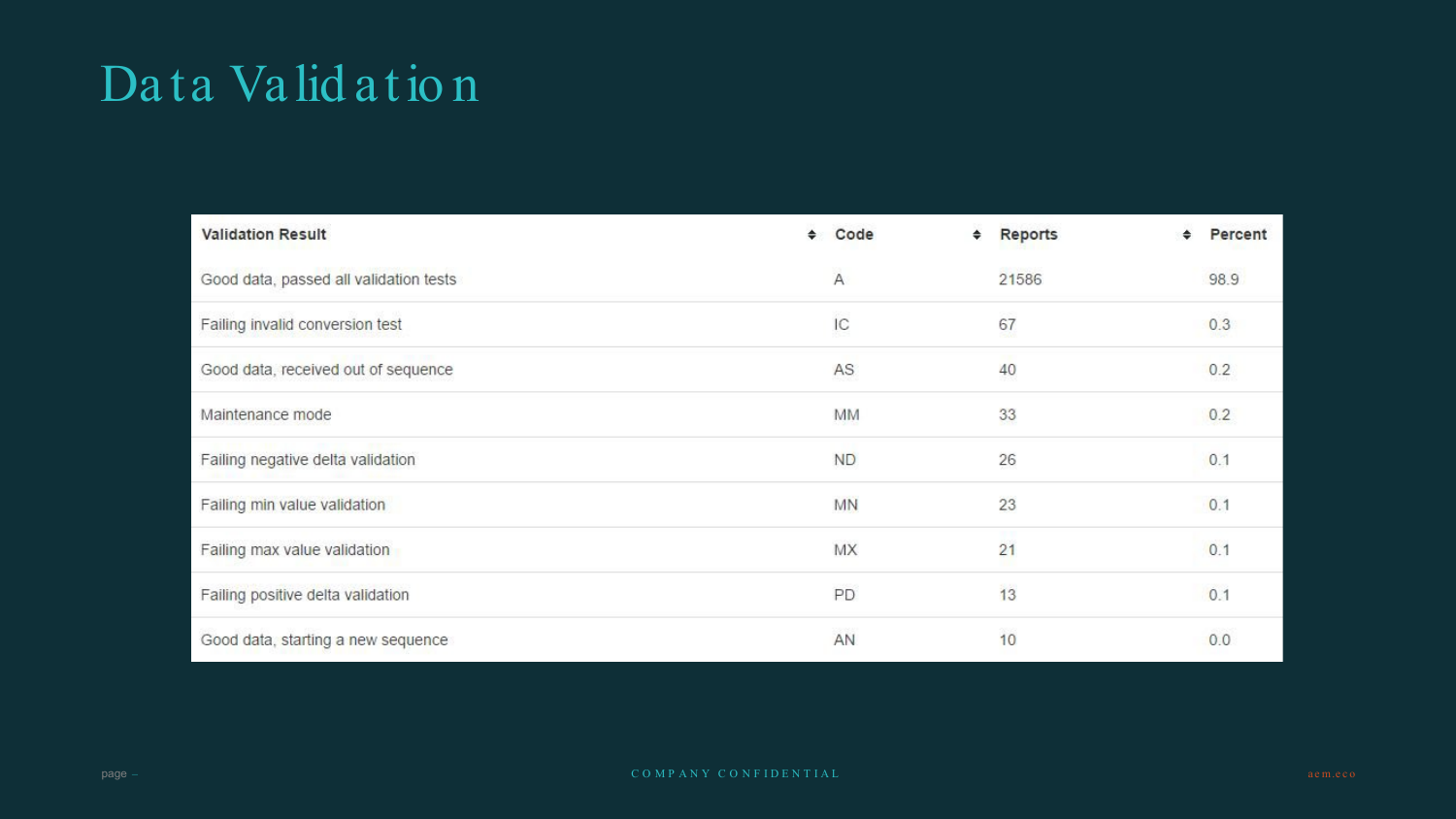### AbnormalChanges

#### **Stage Changes**

(Where the change exceeds 0.25)

Reporting Sensors: 8

| Site                     | Site ID<br>٠ | ٠ | Sensor            | ÷ | <b>Sensor ID</b> | ٠ | Max             | ٠ | Min     | ٠ | Change |
|--------------------------|--------------|---|-------------------|---|------------------|---|-----------------|---|---------|---|--------|
| Kelly Dam                | 410          |   | Stage             |   | 413              |   | 47.62           |   | 44.67   |   | 2.95   |
| East Plum Creek @ HW 105 | 3010         |   | Stage             |   | 3013             |   | 1.00            |   | 0.01    |   | 0.99   |
| Broadway                 | 10031        |   | Stage             |   | 7                |   | 1.27            |   | 0.69    |   | 0.58   |
| Broadway                 | 10031        |   | Stage 24 hour avg |   | 4583             |   | 1.20            |   | 0.73    |   | 0.47   |
| Goldsmith/Eman           | 640          |   | Stage             |   | 643              |   | 0.56            |   | 0.10    |   | 0.46   |
| Nolte Pond               | 10025        |   | Stage             |   | $\overline{7}$   |   | 45.86           |   | 45.47   |   | 0.39   |
| Sand Creek @ Colfax      | 10016        |   | Stage             |   | $\overline{7}$   |   | 103-020<br>0.07 |   | $-0.25$ |   | 0.32   |
| Green Ditch              | 4590         |   | Stage             |   | 4593             |   | 1.38            |   | 1.08    |   | 0.30   |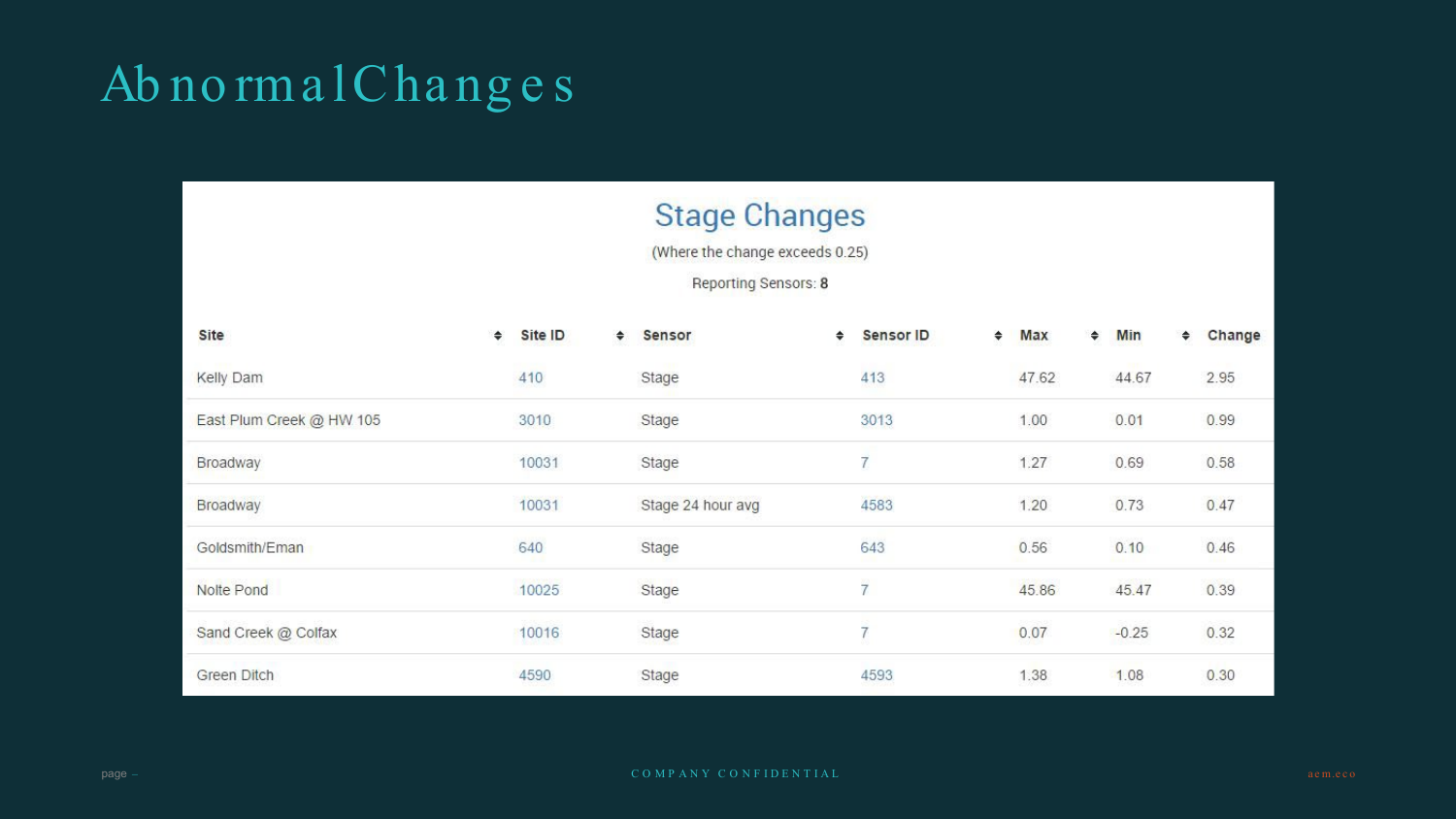### OverReporting Sensors

#### **Sensors Over-Reporting**

(Where at least 100 reports were received in a day)

Noisy Sensor-Days: 27

| Site              | ٠ | Site ID                  | ٠ | <b>Sensor</b>          | ٠ | <b>Sensor ID</b> | ÷ | Date       | ÷ | # Reports |
|-------------------|---|--------------------------|---|------------------------|---|------------------|---|------------|---|-----------|
| DIA @ Third Creek |   | <b>STATISTIC</b><br>1480 |   | Stage (well)           |   | 1483             |   | 2017-04-04 |   | 377       |
| DIA @ Third Creek |   | 1480                     |   | Stage (well)           |   | 1483             |   | 2017-04-03 |   | 330       |
| Magnolia Wx       |   | 6601                     |   | <b>Wind Direction</b>  |   | 5                |   | 2017-04-04 |   | 156       |
| Magnolia Wx       |   | 6601                     |   | Wind velocity, maximum |   | 6                |   | 2017-04-04 |   | 156       |
| Magnolia Wx       |   | <b>ATOMASICA</b><br>6601 |   | Relative Humidity      |   | $\overline{2}$   |   | 2017-04-04 |   | 156       |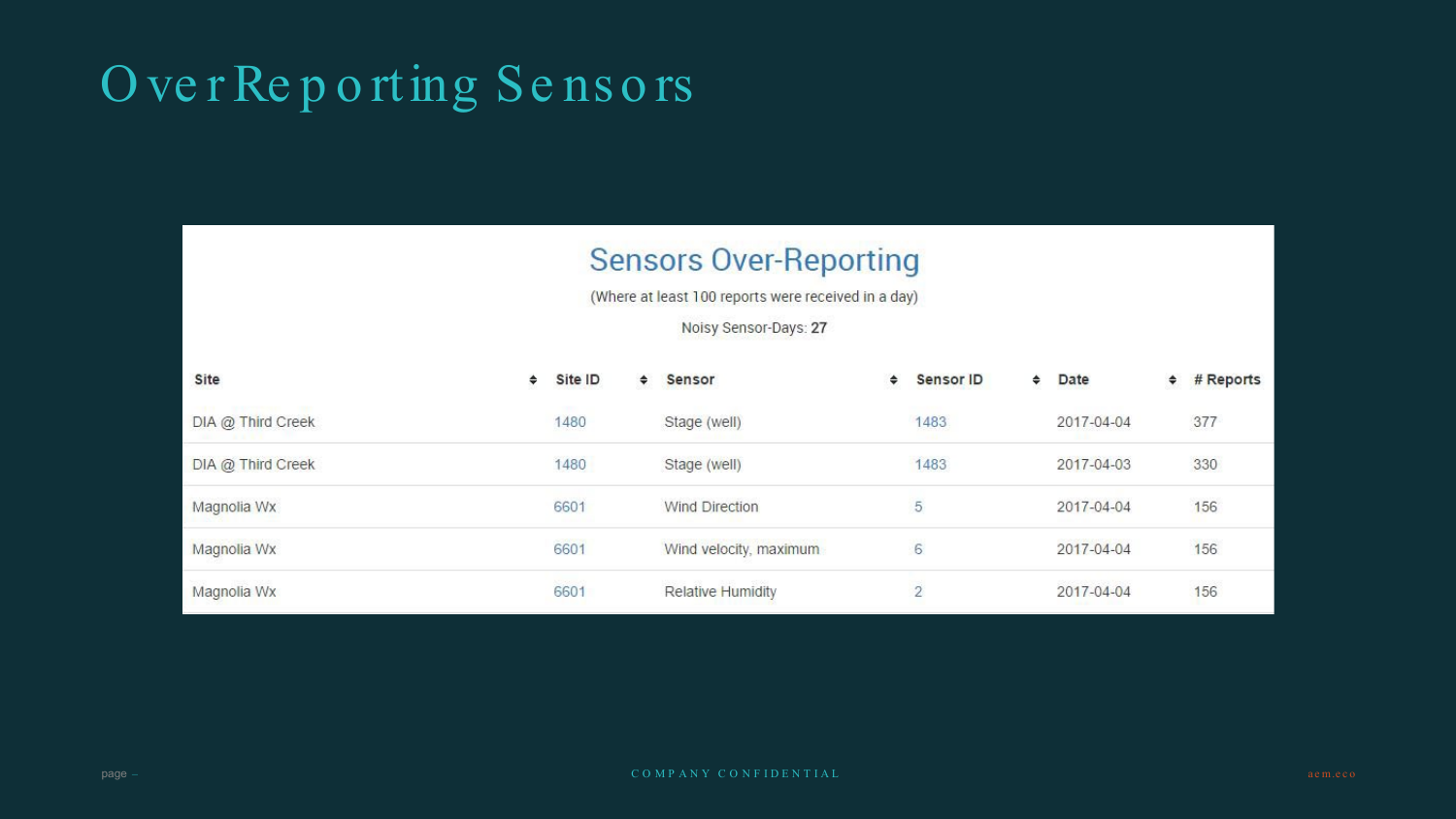### OverReporting Sensors

|                     | <b>Daily Rain</b><br><b>Reporting Sensors: 139</b> |                      |                        |
|---------------------|----------------------------------------------------|----------------------|------------------------|
| Site                | Site ID<br>$\Rightarrow$                           | Sensor ID<br>÷       | <b>Rain Total</b><br>٠ |
| <b>Filter Plant</b> | 4100                                               | 4100                 | 1.18                   |
| Pinewood Spring     | 4510                                               | 4510                 | 0.28                   |
| Magnolia Wx         | 6601                                               | 4900                 | 0.27                   |
| Pump Station #3 ETO | 970                                                | 970                  | 0.24                   |
| Sunshine            | manaur<br>4160                                     | 4160                 | 0.20                   |
| Pinebrook           | 4170                                               | 4170                 | 0.20                   |
| <b>Hills Mills</b>  | 4710                                               | <b>KANSA</b><br>4710 | 0.20                   |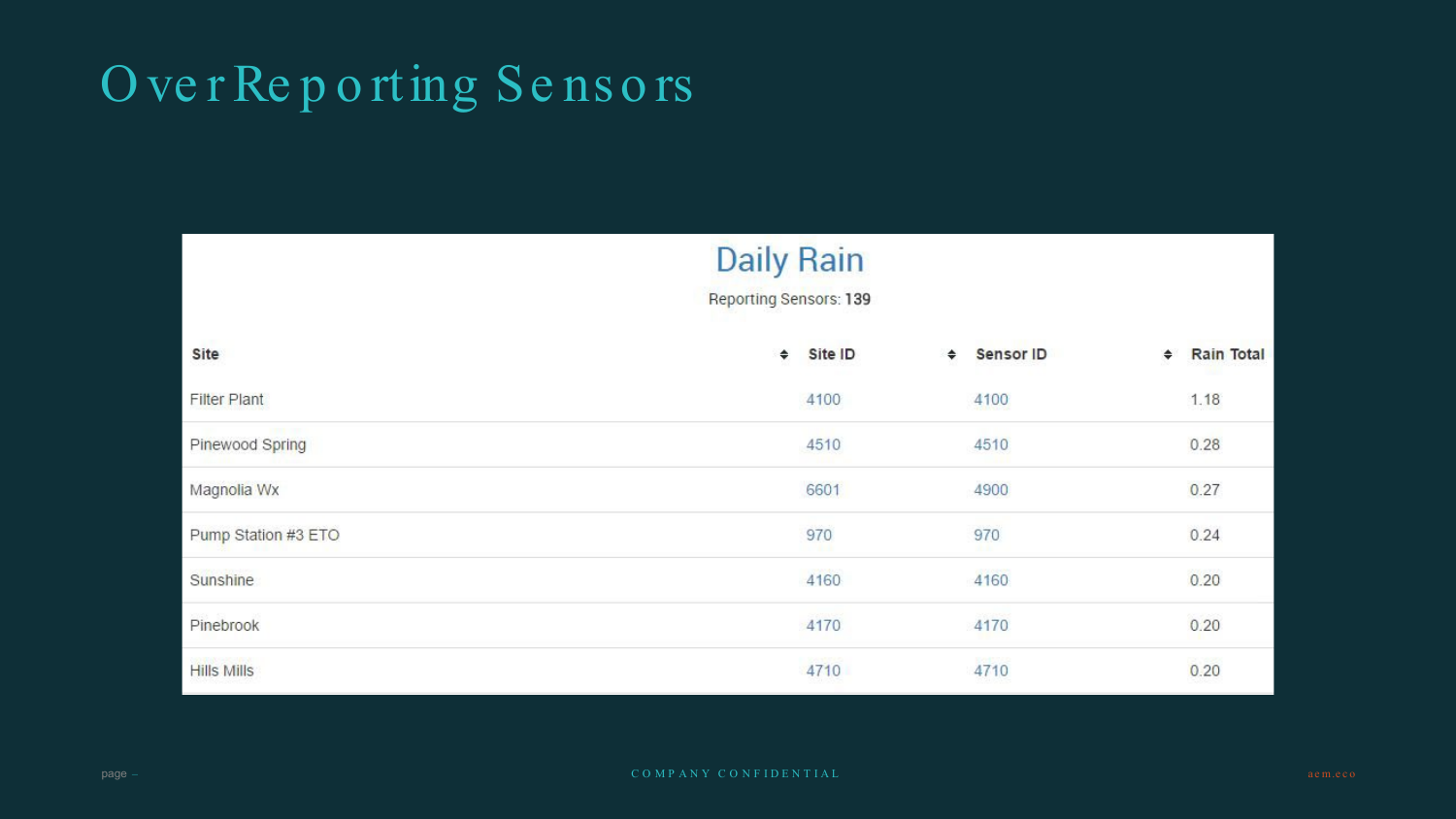### Double Mass Analysis

- Quickly determine quality of rainfall data
- Compares rainfall of a single site to its 5 closest neighbors
- Find clogged tipping buckets in minutes  $\bullet$

|      | Dist  | Accum  | #Rpts | <b>Start</b>      | End |
|------|-------|--------|-------|-------------------|-----|
| 4880 | 0.000 | 13.072 | 182   | 09/10/13 09/16/13 |     |
| 4160 | 0.405 | 13.270 | 238   | 09/10/13 09/16/13 |     |
| 4320 | 0.917 | 15.909 | 277   | 09/10/13 09/16/13 |     |
| 4140 | 1.685 | 11.616 | 205   | 09/10/13 09/16/13 |     |
| 4150 | 1.964 | 12.128 | 207   | 09/10/13 09/16/13 |     |
| 4170 | 2.554 | 13.466 | 221   | 09/10/1309/16/13  |     |

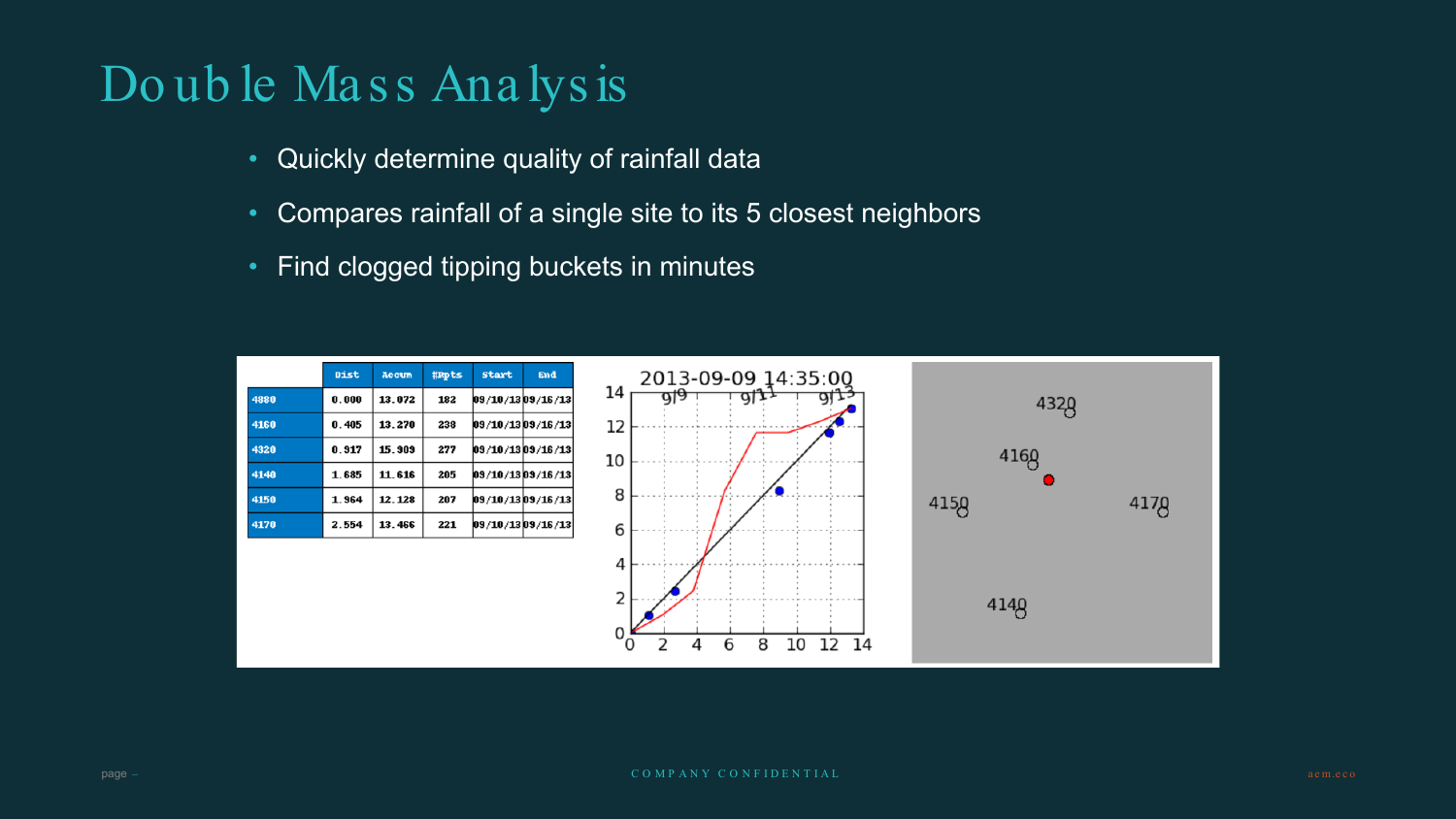### Double Mass Analysis

• Under-reporting gauge

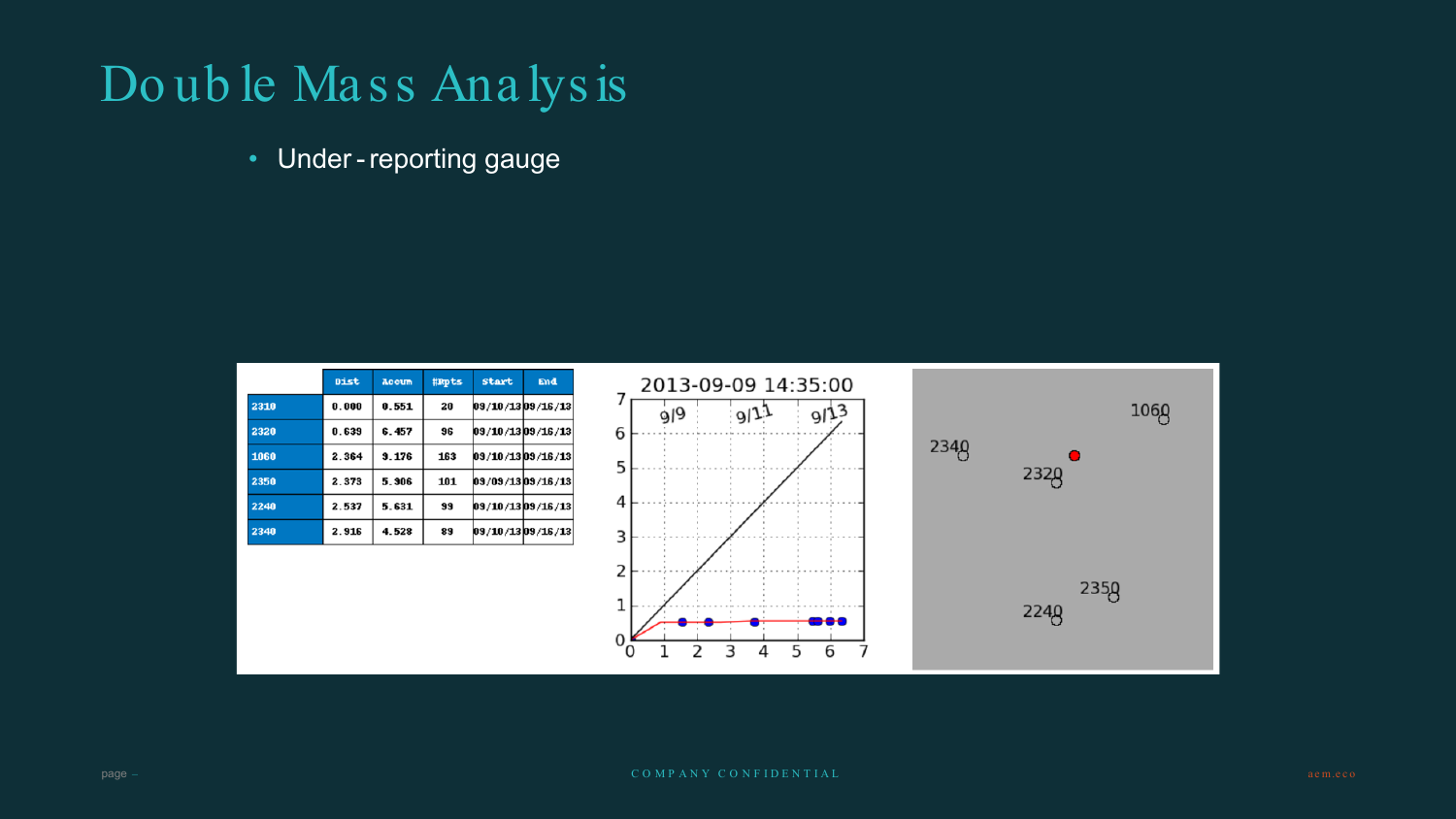### System Loading